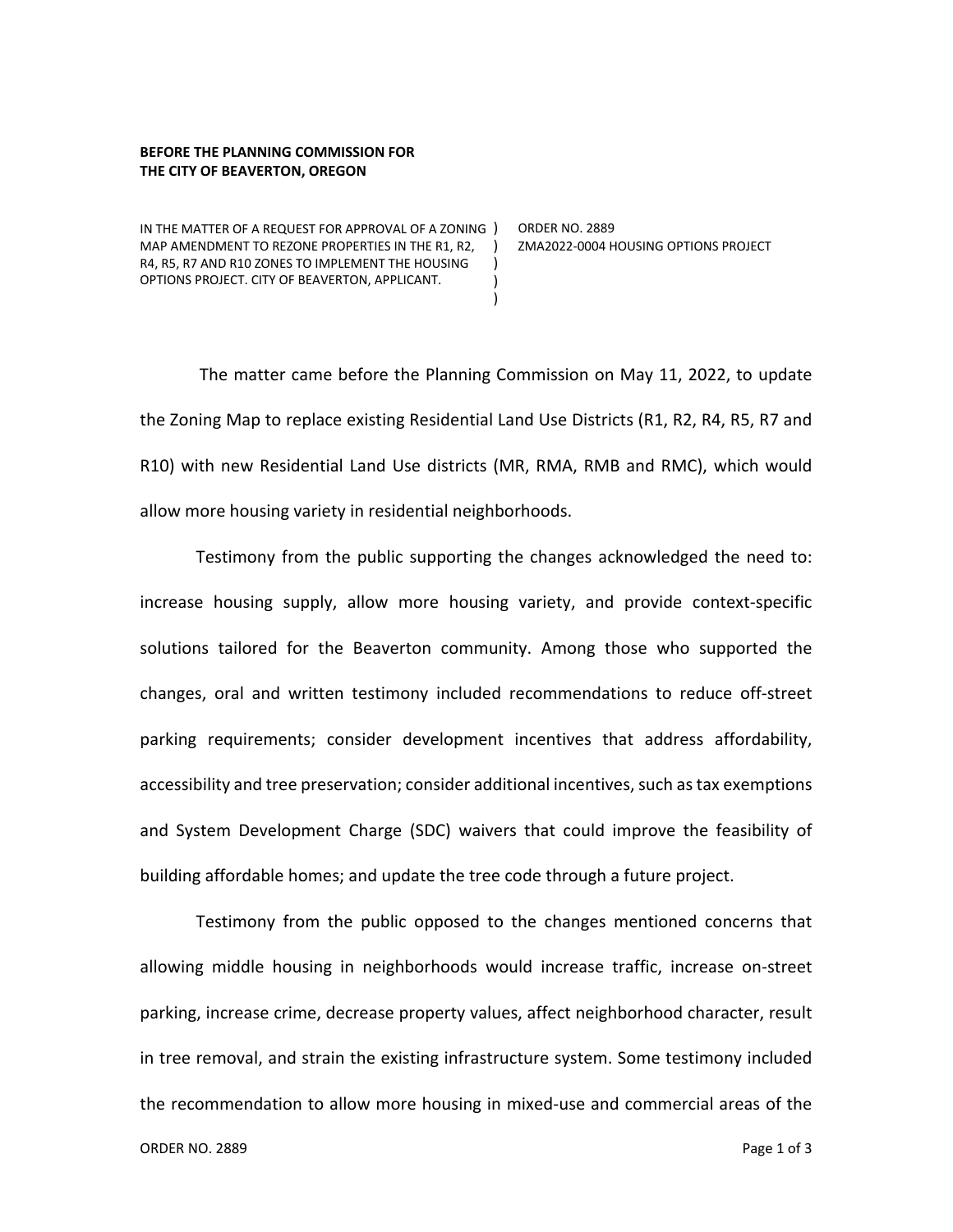city. And some testimony expressed a desire to maintain single-family zoning, mentioning concerns about too many rental properties in neighborhoods.

Some testifiers indicated that they support housing variety, but nevertheless, were still concerned about a potential strain on the existing infrastructure system and urban services, increased property taxes, and limited parking.

Pursuant to Section 50.50 of the Beaverton Development Code, the Planning Commission conducted a public hearing and considered testimony and exhibits on the subject proposal.

The Commission, after holding the public hearing and considering all oral and written testimony, adopts the findings in the Staff Report dated April 29, 2022, and the Staff Memorandums dated May 10, 2022 and May 11, 2022, as applicable to the approval criteria contained in Section 40.97.15.2.C of the Beaverton Development Code.

Therefore, **IT IS HEREBY ORDERED THAT ZMA2022-0004** is recommended for **APPROVAL** to City Council based on the testimony, reports and exhibits, and evidence presented during the public hearing on the matter and based on the facts, findings, and conclusions found in the Staff Report dated April 29, 2022, and the Staff Memorandums dated May 10, 2022, and May 11, 2022, and this Land Use Order.

Motion **CARRIED**, by the following vote:

**AYES:** Glenewinkel; Lawler; McCann; Nye; Saldanha; Teater; Winter **NAYS:** None. **ABSTAIN:** None. **ABSENT:** None.

Dated this  $19th$  day of May , 2022.